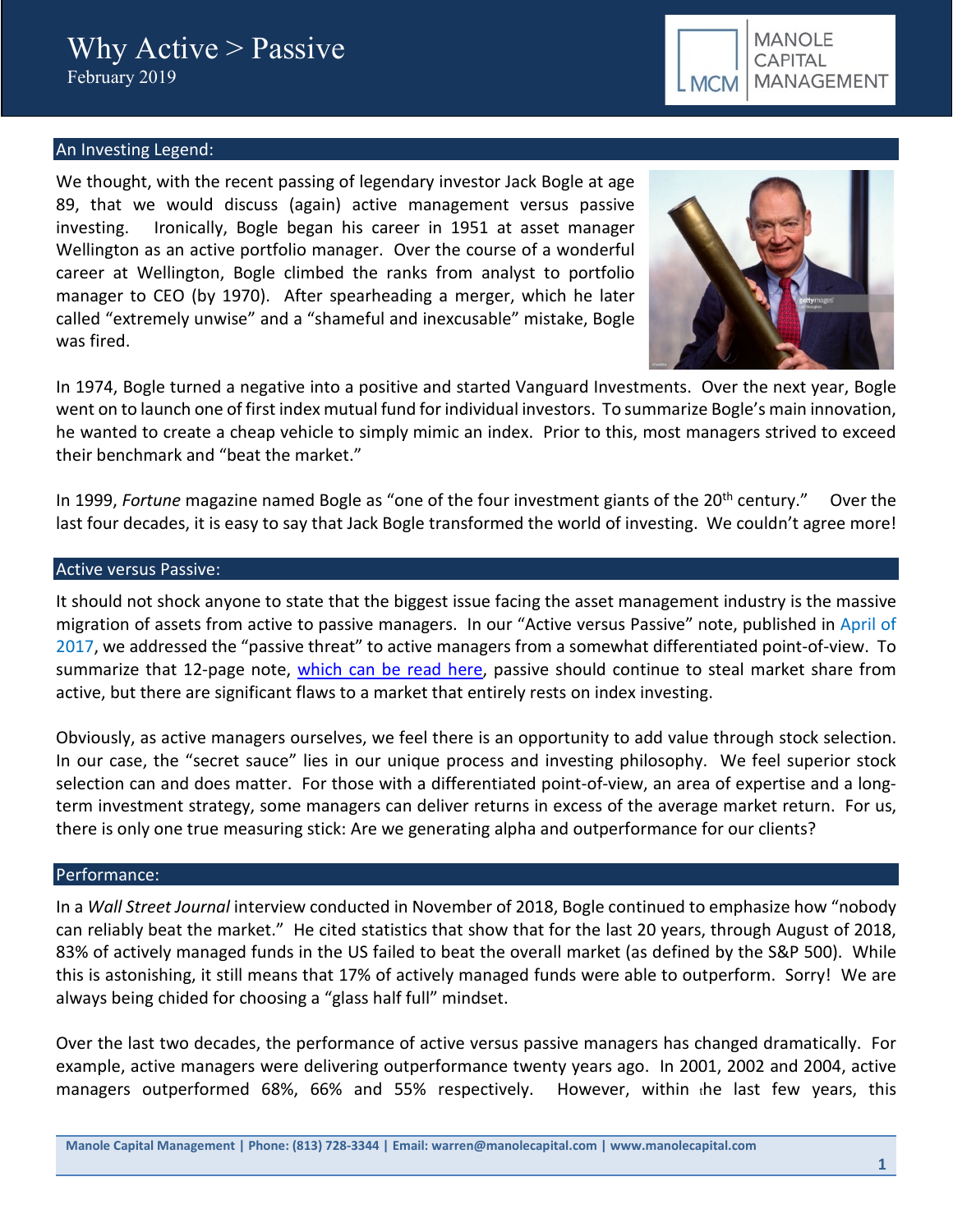outperformance has flip-flopped. In 2014, 2015, 2016 and 2017, the percentage of active managers outperforming their benchmark has fallen to 25%, 28%, 32% and 38%. So, what changed?

## Volatility:

Historically, volatility has been considered a positive condition for active managers. During the downturns of 2000 (dotcom era) and 2007 (financial crisis), 66% and 53% of actively managed funds outperformed.

# In our April 2017 note "Active versus Passive", our conclusion stated:

*Research has proven that active management does better in volatile and downward trending markets. If you believe we are headed in that direction, isn't it better to have an opportunity to at least adapt and change? Are you better off having an engaged and skilled active manager running your portfolio or blindly flying on autopilot? There will continue to be a place for passive management allowing for specific market exposures at low fees. Unfortunately, many investors have failed to ask the ultimate question of any asset manager. Are you adding value? Today, only index managers can easily answer that question.* 

At the writing of that note, the market was relatively calm and devoid of any real volatility. The VIX was hitting all-time lows, and the market was marching higher. However, in 2018, the market finally experienced some heightened volatility. Active managers should have been cheering this unexpected volatility as an opportunity, in February and then again in the  $4<sup>th</sup>$  quarter.

According to Morningstar, just 38% of actively managed US equity funds beat their benchmark last year. Over the last decade, the performance of stock pickers has been abysmal, with only 24% of funds outperforming their benchmark. This is clearly a disturbing and frequent trend for active managers and is precisely what Bogle constantly highlighted and preached to retail investors.

One obvious issue facing active managers is a lack of performance. However, we argue many fail to have argue "an edge." We liken thistype of specialty to visiting a doctor. If you are having a problem with your knee, would you rather see an orthopedic knee specialist or a general practitioner? Medicine has become extremely specialized, with certain doctors focusing on one or two specific areas. Why hasn't the asset management industry followed suit?

We find the work of Princeton economist Burt Malkiel humorous. Malkiel is famous, in investing circles, for his research highlighting that "blindfolded monkeys could throw darts at a newspaper" and deliver returns similar, if not better, than "expert" money managers. How's that for demoralizing our entire profession?



**Manole Capital Management | Phone: (813) 728-3344 | Email: warren@manolecapital.com | www.manolecapital.com**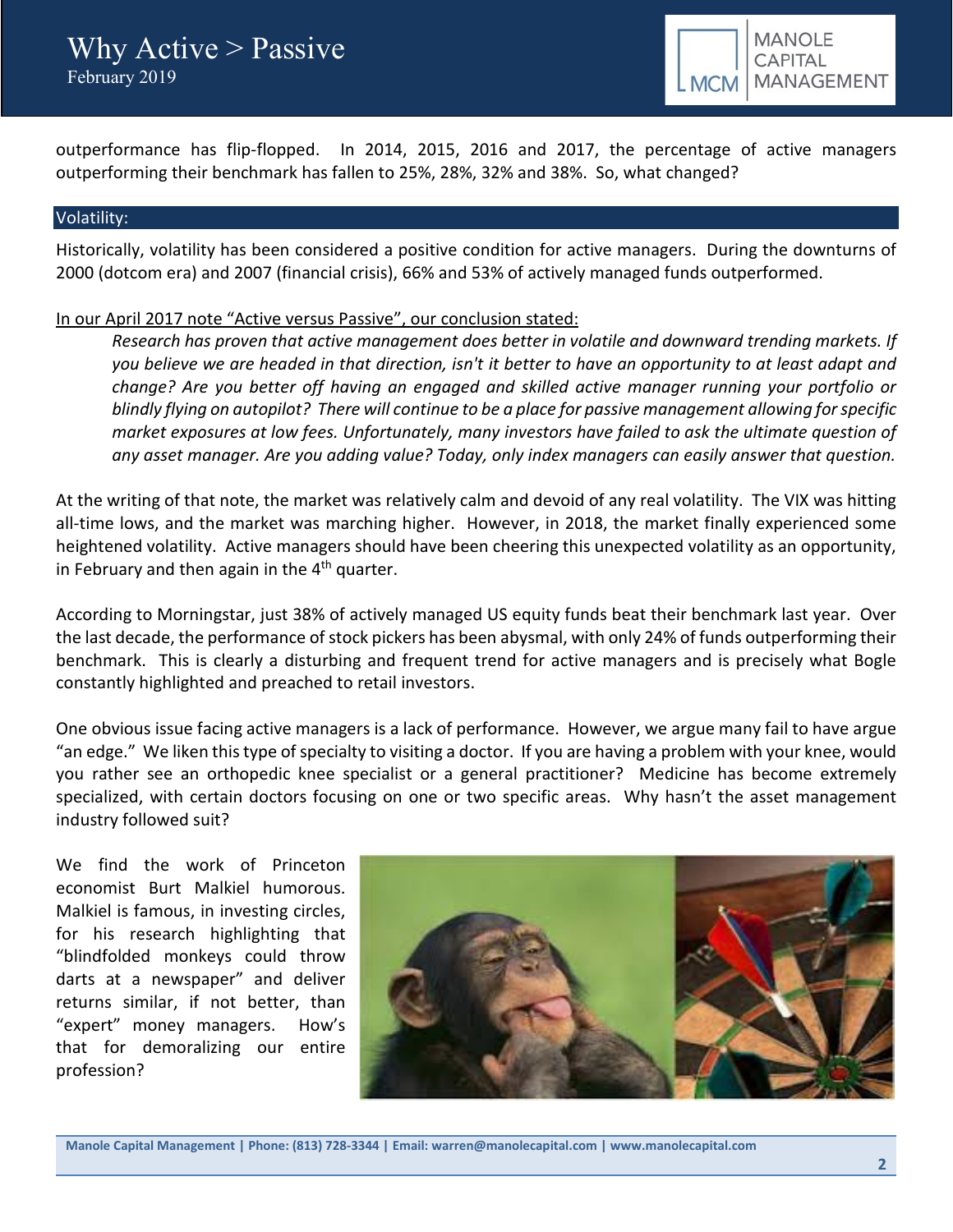

## Assigning Blame:

Money managers should not receive all the blame. The inherent laziness of certain retail investors is alarming. Loyal readers of ours know we are sports junkies. If a quarterback once completed 60% of his passes, but then fell to a dismal 20% of his attempts, he would likely be cut. Why are active managers given the luxury of holding sticky, long-term assets? Why don't investors hold their managers accountable?

In addition, some of the blame also should be assigned to financial advisors. Advisors should continuously conduct due diligence on their managers and question performance. Manole Capital is not a holistic money manager, building diversified portfolios across all market industries. Our opinion is that financial advisors should build diversified portfolios for their clients, with a proper understanding of each client's unique penchant for risk versus reward. Each client is different, but many financial advisors fail to customize their portfolios for a client's distinctive characteristics. In our opinion, one size does not fit all.

#### Fees:

Another item Bogle often discussed was the high fees charged by active managers. Due to John Bogle's wisdom, the overall market (if one uses the S&P 500) can be purchased for a fee of roughly 5 basis points (i.e. 0.0005).

With extremely low fees for index funds, Bloomberg Intelligence estimates that Bogle's passive style saved US investors close to \$1 trillion in fees over his lifetime.



**Manole Capital Management | Phone: (813) 728-3344 | Email: warren@manolecapital.com | www.manolecapital.com**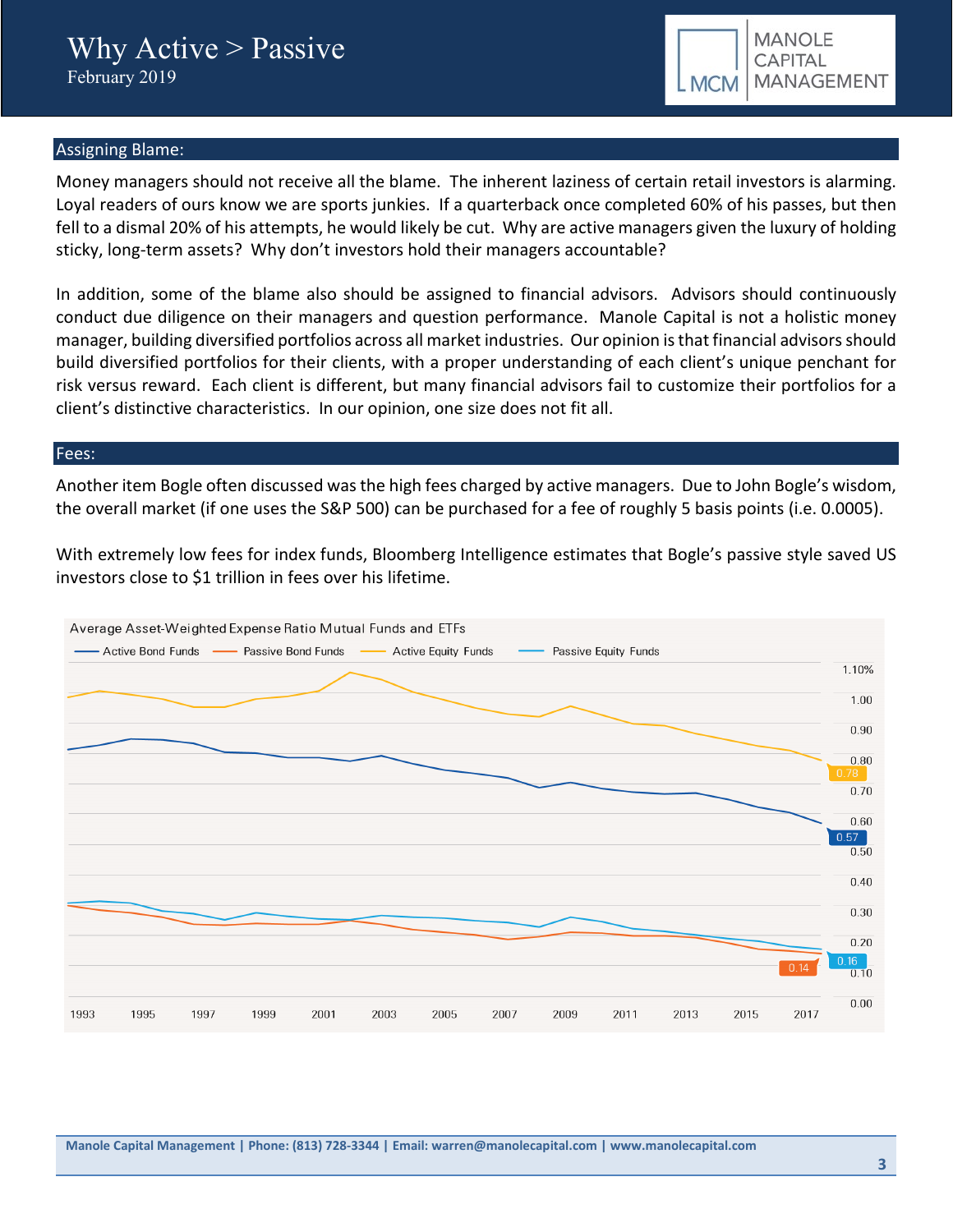# Why Active > Passive February 2019

**MANOLE** CAPITAL MANAGEMENT **MCM** 

## Market Share:



Only a few companies dominate passive investing. The "Big 3" of index investing are Blackrock's iShares, Vanguard and State Street's Spiders. Collectively, these three companies garner over 80% of the market.

According to a recent Morningstar study, BlackRock and Bogle's Vanguard garnered 57% of global net new inflows into long-term mutual funds in 2018. However, their dominance is fading. Last year, these inflows of \$606 billion were down nearly 70% year-over-year from \$2 trillion in 2017. A stock market that fell over 4% last year is clearly giving some investors pause.

Despite this market concentration, others are always trying to steal market share and capture this long-term opportunity. Just last year, Fidelity Investments launched the first "no fee" index fund, which perfectly reflects this "race to zero." Schwab offers a number of index offerings for less than 5 basis points. The index business is one of the most scalable models we know, but the race toward 1 basis point management fees (or even free) will likely hurt all participants. The lone beneficiary will ultimately be investors.

# One Flaw:

It is estimated that 40% of the equity markets are now invested in various forms of passive vehicles. As more and more retail investors bypass stock picking, and invest passively, the trend continues to gain steam. Morningstar estimates that, at some point in 2019, US passive equity assets under management will finally surpass actively managed equity assets. Nothing in the tealeaves suggests this will not continue for years to come. We disagree with the entire market becoming passive. Why?

Investors have to recognize certain limitations of passive management. Purchases of passive equities are indiscriminate. What do we mean? If there is a redemption cycle, like the one just experienced in the 4<sup>th</sup> quarter of 2018, indiscriminate purchasing becomes indiscriminate selling. This shift ignores liquidity and works to the benefit of a rising equity tape. However, when redemptions arise, it can cause serious valuation gaps, especially for illiquid securities.

When Legg Mason reported its most recent quarter, Chairman and CEO Joseph Sullivan stated that \$313 billion of active US mutual funds withdrew money during the quarter. He pointed out that this was the "biggest quarterly net outflow ever as measured (by dollars)." For additional perspective, Sullivan said that outflows during "the height of the financial crisis in 2008 were two-thirds of that number." We saw the effect of this during the large downdraft in the market in December of 2018.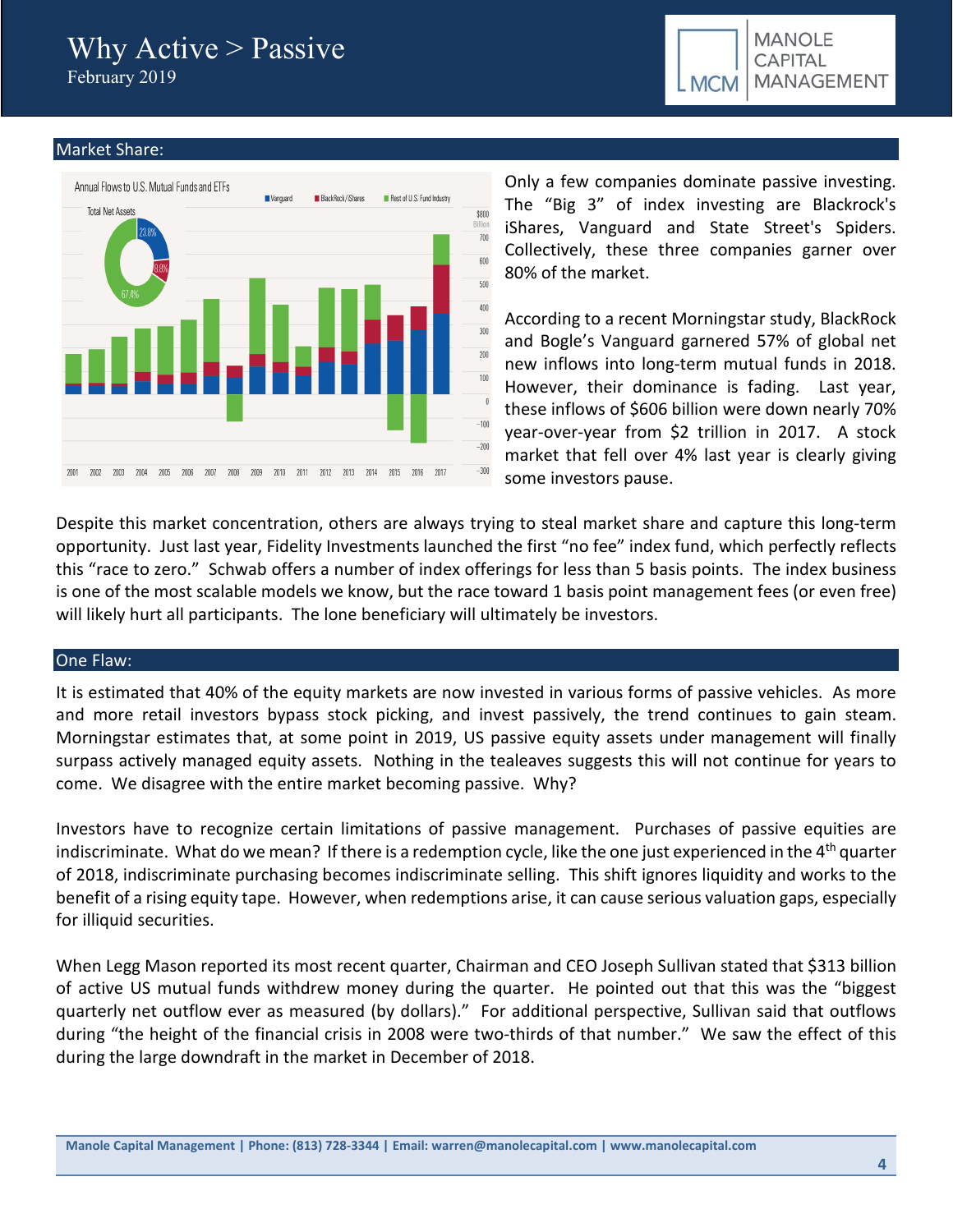Over the last decade, many have grown accustomed to a trending higher market. However, last year was a wake up call. For the first time in 9 years, 2018 was a down year for US equities. Investors in an index fund generated this market return, less a very modest management fee. We believe many passive investors failed to appreciate downside. If the market heads lower, the passive investor locks in all the market losses. An American Funds analysis stated that only half of all investors were aware that index funds expose them to 100% of the volatility and losses during a market downturn.

While the upside and downside (relative to the overall market) are essentially known with passive investments, the investor has limited his/her opportunities. Although it might not sound like much, we appreciate the value of being able to "lose less" than an index during market declines. If an investor chooses an active manager, he or she at least has the opportunity to outpace the index. Obviously, one always wishes to maximize returns when they are trending higher, but isn't it also valuable to control the damage on the way down?

## Another Concern:

In the event passive dominates the US equity market, one has to question the unintended consequences and/or ramifications. Quite simply, passive managers do not conduct research on their investments. They do not perform any due diligence on the companies they own. There is no analysis of free cash flow statements, balance sheets or income statements. There is no modeling of past or current results and no analysis of future revenue prospects. The current business pipeline and industry dynamics are not studied, nor is any other underlying fundamental condition.

Passive investors receive the overall market return for an extremely low fee. Instead of results that beat the market average, index investors "get what they pay for." In the event one specific sector materially outperforms, that sector increases its weight in the index. As index managers simply follow along, and more money floods into passive funds, it can intensify this concern.



In our opinion, the S&P 500 is the US benchmark for equities. S&P Group (ticker [SPGI\)](https://seekingalpha.com/symbol/SPGI) sets the weights and regularly re-balances this index. It is comprised of 11 various sectors, creating a diversified representation of the overall market.

The three largest segments of the benchmark are Technology at 19.9%, Healthcare at 15.1% and Financials at 13.5%. In addition, a passive investor gets a diversified portfolio with exposure to companies in Consumer Discretionary, Communication Services, Industrials, Consumer Staples, Energy, Utilities, Materials and Real Estate.

**Manole Capital Management | Phone: (813) 728-3344 | Email: warren@manolecapital.com | www.manolecapital.com**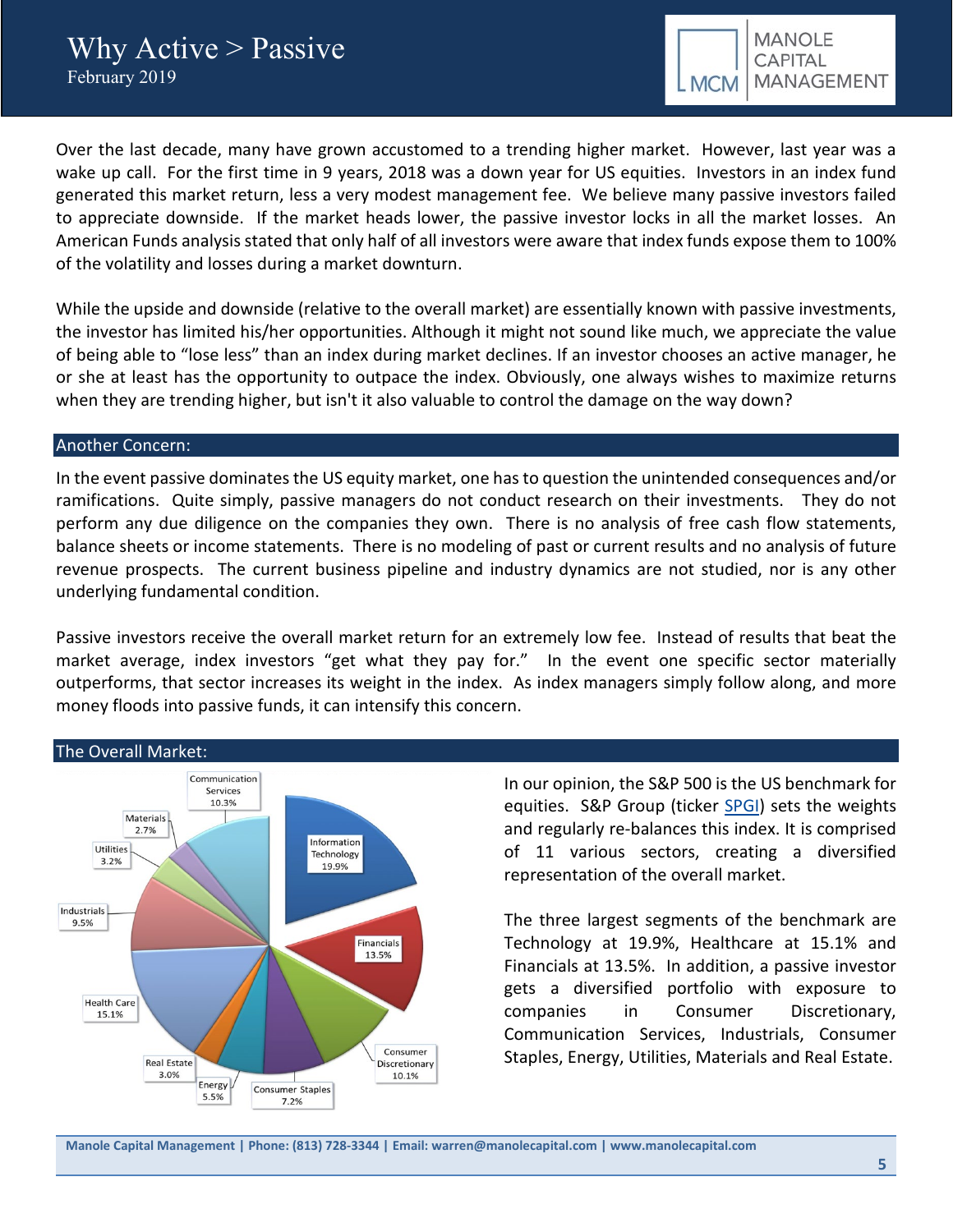

## Sector Issues:

Just last year, many were worrying that Technology stocks were becoming too big of a component of the overall market. Amazon, Apple, Google and Microsoft were soaring higher. Apple and Amazon both eclipsed \$1 trillion in market cap, and the technology sector weight in the S&P 500 was in the high 20's%. The S&P made some alterations to its index, putting Amazon and others into a new sector called Communication Services. This lowered the Technology weight, but it does not change our main point. Passive managers simply follow the committee at the S&P, that has the vast power to determine what companies are added to the index.

What is our biggest problem with certain benchmark weightings? What is our biggest problem with certain benchmark weightings? Choice, or more accurately, the lack of choice. Passive asset managers (and their investors) simply follow benchmark names and weights, whether or not they agree with current valuations or sentiments. Index managers do not choose what they own or have any say in portfolio composition.

To better appreciate this flaw in passive investing, just analyze sector weights back in the late 1990s. During the dotcom era, technology was rapidly changing our world and valuations for certain companies moved dramatically higher. By 1999, technology was the largest segment of the S&P 500, with a weight approaching 40%. When a sector or company is in favor, the index fund must buy even more of it, which may or may not be the wisest decision. Regardless of their opinion of these technology companies, passive managers were forced to keep their technology weight atthe index level, to minimize drift.

If you were a passive investor, you essentially were agreeing with a massive overweight towards grossly overvalued technology companies. Unfortunately, within three months of 2000, the technology sector plunged and so too did those passive portfolios. With hindsight as our guide, that was the most opportune time to be getting out of technology stocks and avoiding that overvalued sector. Active managers could have made that decision.

Similarly, the financial sector weight at its peak in 2007 was nearly 25%. Right before the financial crisis occurred, passive managers were piling more money into this sector. Once again, active managers could have decided to bypass the sector and its unsustainably high results, while passive investors never have that choice.

Passive portfolio managers have absolutely no discretion in choosing between stocks and differentiating between winners and losers. These managers simply follow the names and weights set by the index, ensuring they do not veer too far from their assigned benchmark.

# Enter ETFs & Smart Beta:

The US ETF market was only \$793 billion in 2009 but has now ballooned to over \$3.6 trillion in assets under management. According to the Index Industry Association, more than 3.7 million different indexes exist. Not all have index funds tracking them, but the market has clearly embraced passive management and flexibility.

Smart Beta funds have over \$800 billion in assets under management and are a way for passive investors to take a slightly different, active approach. By first utilizing low-cost index funds, Smart Beta investors pick from a few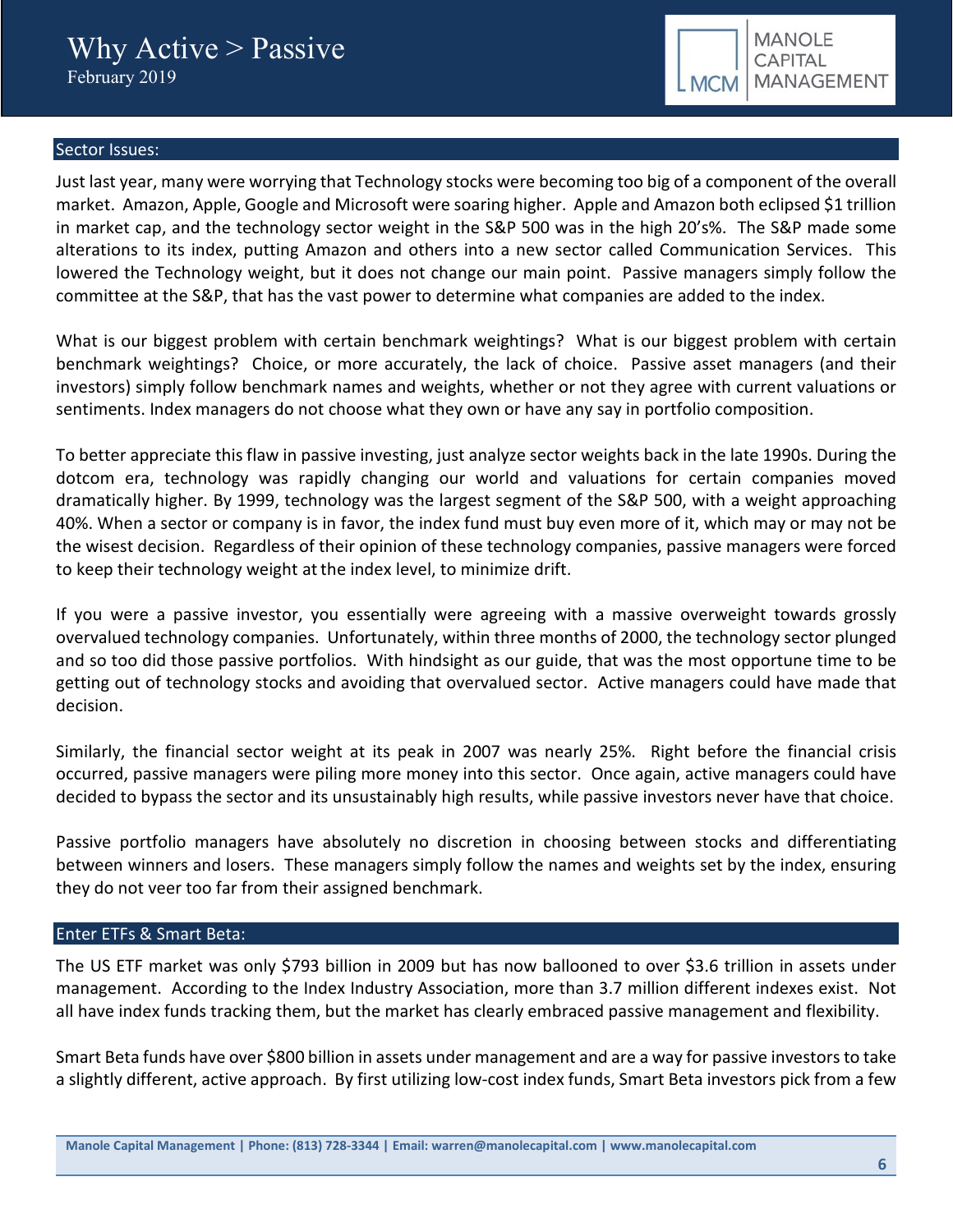

different measures, such as sales, dividends, book value, etc. Smart Beta has the same goal of beating the overall market, but it attempts to reach that goal by exploiting certain factors and adding those into the process.

In our April 2017 "Active vs Passive" note, we stated, "*We believe that passive investments are best used when one is looking to replicate or mimic a certain sector or exposure. In addition, passive investments can be wonderful vehicles where the underlying manager has no inherent knowledge advantage. This can be especially helpful in cyclical sectors with unpredictable data points. For example, rather than forecast the price of WTI crude per barrel, one can simply choose to hug the benchmark weight in the energy sector and purchase the XLE."* 

## The Case For Active:

Advocates of active management believe that markets are not always perfect at determining the right price for securities (stocks or bonds). Periodic financial bubbles and market corrections suggest that market inefficiencies exist. If you have ever purchased an individual stock, you also believe that the market is not perfectly efficient and market-beating bargains can be found.

Active portfolio managers attempt to identify market inefficiencies to deliver attractive returns for investors. They can hold investments in different proportions than the index, "overweighting" investments they think will do better than the rest and "underweighting" those they think have less appealing prospects. Active managers believe that in-depth analysis of a company, along with its products, industry, competitors and other factors can identify mispriced investments. Also, active managers can choose to hold investments that are not in the benchmark index itself or avoid owning securities in the benchmark altogether.



# Not Found in an ETF:

They also believe that markets tend to overreact or underreact to certain short-term information or sentiment, which means active managers with a longer time horizon can take advantage of temporary price fluctuations. In other words, active managers can attempt to "buy low, sell high."

Each of the 11 sectors of the S&P 500 can be individually purchased as ETFs. For a modest fee of roughly 25 basis points (i.e. 0.0025), investors can customize which sectors they wish to gain exposure to. Our issue is not with the market benchmark, nor its composition. Our issue is choice and this passive mentality.

Within the Financial sector, Manole Capital does not own traditional banks and insurance companies. We choose to avoid credit sensitivity and cyclical businesses. Passive investors can purchase the XLF (Financial ETF), and easily get access to these "old school" financials. This isn't a good benchmark for our Fintech portfolio, as we only own one company in the XLFs Top 10 holidngs.

Within the Technology sector, Manole Capital chooses to bypass one-time sales and hardware companies. If you wanted to purchase the XLK (Technology ETF), you would only see two overlapping positions in the XLKs Top 10 list.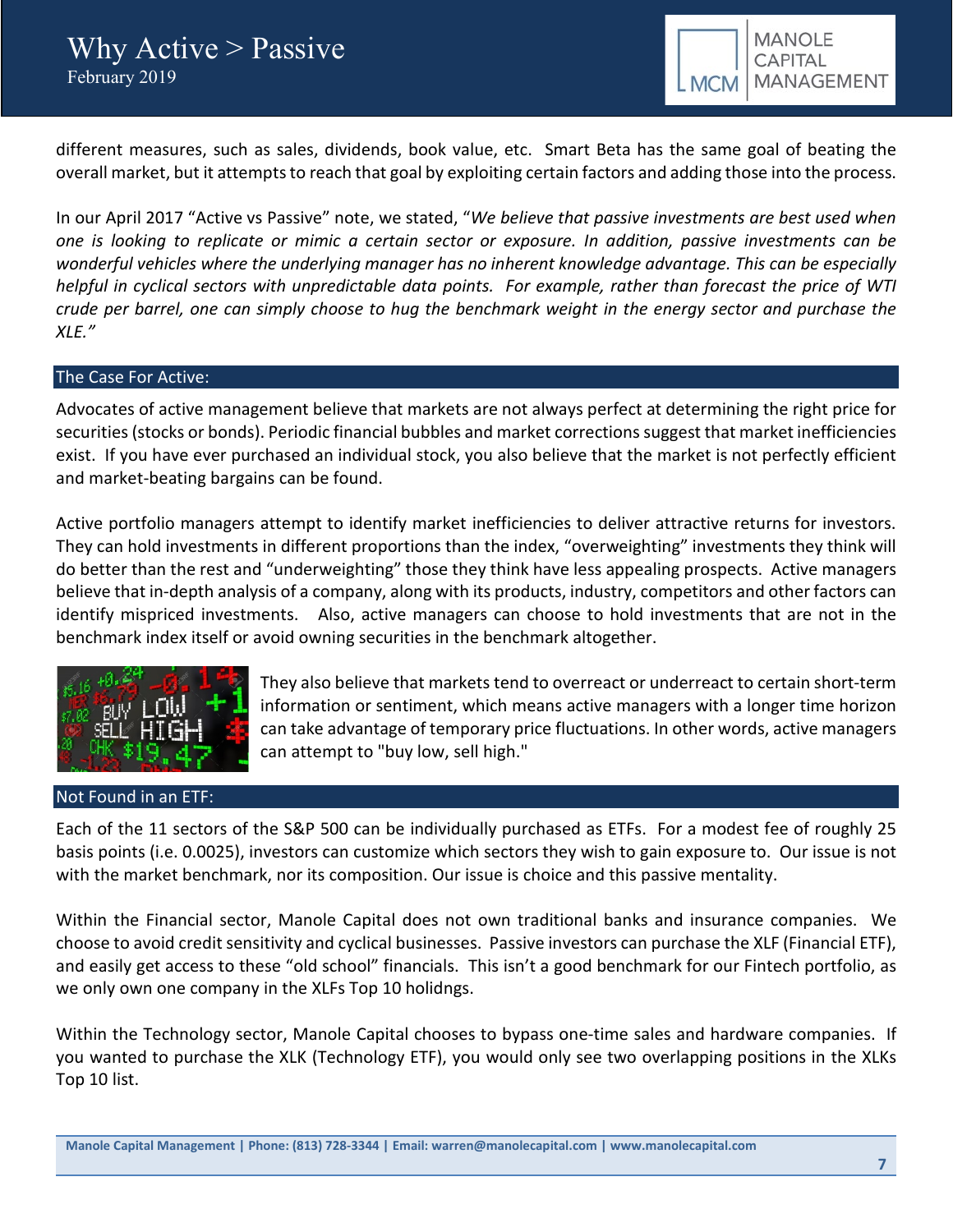

# Specialize, not Generalize:

Manole Capital focuses on the two largest sectors: Technology and Financials. These two areas account for roughly 1/3<sup>rd</sup> of the overall market. We do not believe that a small team (or even a large team) of analysts and portfolio managers can have a market advantage or knowledge that covers the entire spectrum of global equities.



We have a tremendous amount of respect for someone like Jim Cramer of CNBC. He has the remarkable skill of being able to mention one to two bullets on hundreds of companies. He is the definition of a "generalist" portfolio manager, and he would probably admit that he is "a mile wide, but only an inch deep.".

Manole Capital does not focus on Energy, Healthcare, Consumer Discretionary, Staples, Telecom, Materials, Industrials, etc. We have spent over 20 years analyzing companies in the specific Fintech industry.

Our definition of Fintech is "anything utilizing technology to improve an established process." You could argue that this is a broad and wide-ranging definition that leaves open for discussion what is and what isn't Fintech. We totally agree!

Instead of focusing on one particular sector of S&P 500 classification, we identify and invest in companies that possess certain characteristics that we believe lead to outperformance.

#### Our Secret Sauce:

The core of Manole Capital's investment strategy, philosophy and process makes us special. We find and buy wonderful companies that meet certain desired characteristics. We do not believe market timing can be successfully accomplished. We are long-term investors, not short-term traders.

#### **Our Strategy:**

- We are business buyers and investors, not short-term traders
- Our focus is to conduct in-depth research on strong, durable franchises
- We strive to buy great companies at reasonable prices
- We have a core belief that value is driven by time, not timing
- Our process seeks to identify growth businesses with key attributes
- Adhering to these investment strategies leads to positive stock selection

# **Desired Characteristics:**

- High barriers to entry and a "moat" around the franchise
- Market share leaders with durable competitive advantages
- Pricing power and flexibility to withstand market volatility
- Recurring revenues and sustainable business models
- Strong balance sheets with predictable free cash flow
- Excellent management teams properly allocating capital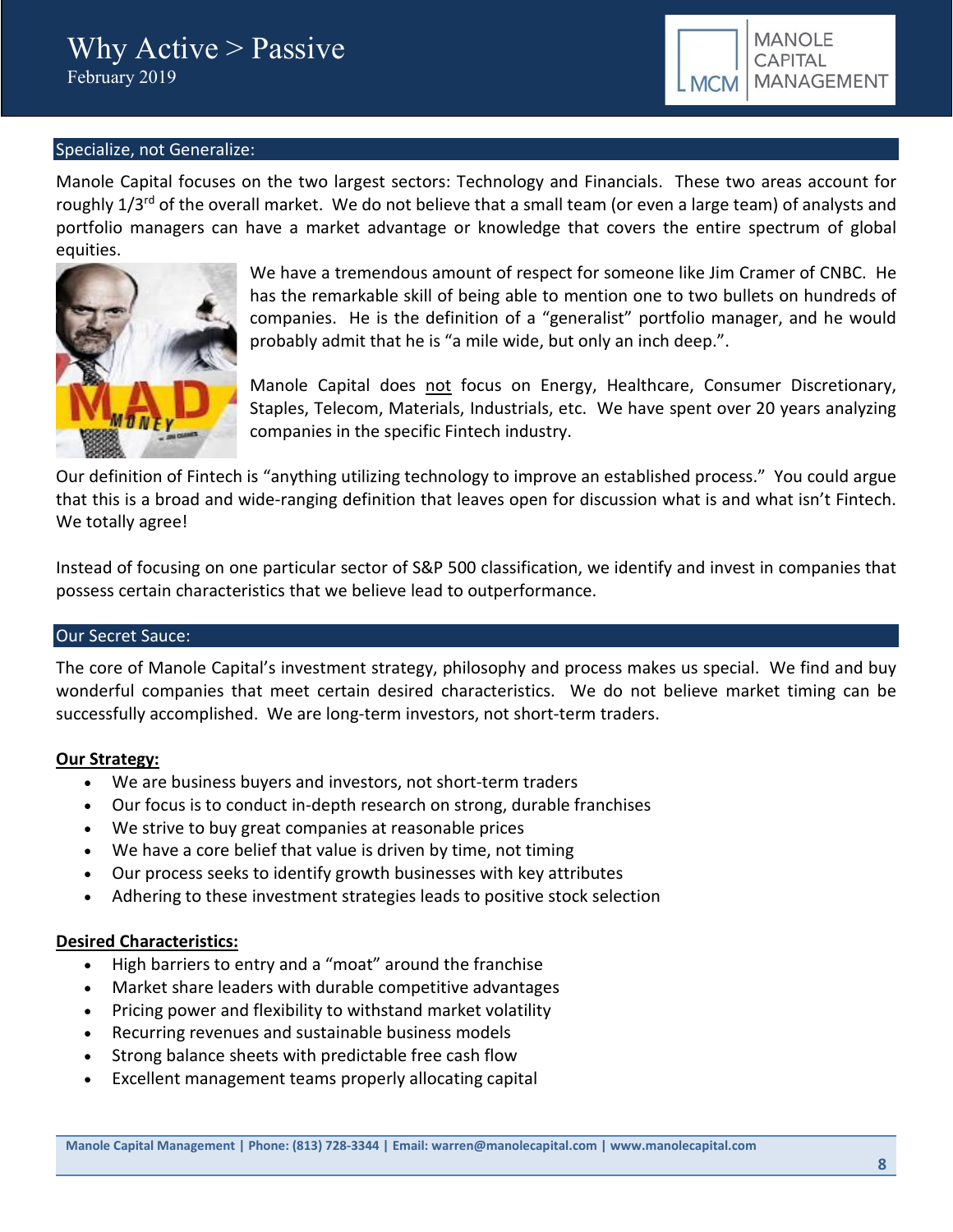

# **Timing:**

- In the short run, the equity markets are a VOTING machine
- Fickle opinions about prospects determine popularity or lack thereof
- In the long run, the equity markets are a WEIGHING machine
- One needs to assess underlying trends to determine intrinsic worth
- A company's valuation is determined by its long-term performance
- Companies that execute well will see their stock prices trend higher

## Conclusion:

At Manole Capital, we focus on the ability to generate predictable growth, regardless of the current environment. Our companies must deliver revenue growth, because tax savings cannot be expected to boost earnings every year. Many companies that benefited from the reduction in taxes in 2018 will fail to grow this year. Without growth, their stock prices will stagnate. In our opinion, real and sustainable growth is more important than ever. From our perspective, active decision-making and company specific decisions are more critical than ever. Passive investors will make no such judgment and assessment.

As index investor is bound by arbitrary rules set by a benchmark committee. If the index owns 2% of XYZ Company, you continue to own 2% of this company, regardless of whether its valuation is highly attractive or grossly overvalued. While some stocks are overvalued on traditional metrics, we prefer to analyze companies differently. Using various metrics, we conduct deep fundamental analysis and look at underlying intrinsic value to properly frame valuations. We continue to find attractive companies that sell at a discount to our calculation of intrinsic value, all while satisfying our rigorous criteria of desirable company characteristics. With many companies failing to generate organic growth, we have built a concentrated portfolio of FinTech holdings that continues to grow sustainably and predictably. We spend our days researching and identifying wonderful secular growth companies, with targeted characteristics.



Manole Capital only focuses on the Fintech industry, an emerging category in which we have two decades of experience. We have no problem swimming against the strong current of passive investing. We only invest in the areas in which we have an edge and expertise. We strongly believe we can beat a "blindfolded monkey," but only time will tell.

We look forward to your comments.

(AUU

Warren Fisher, CFA Manole Capital Management